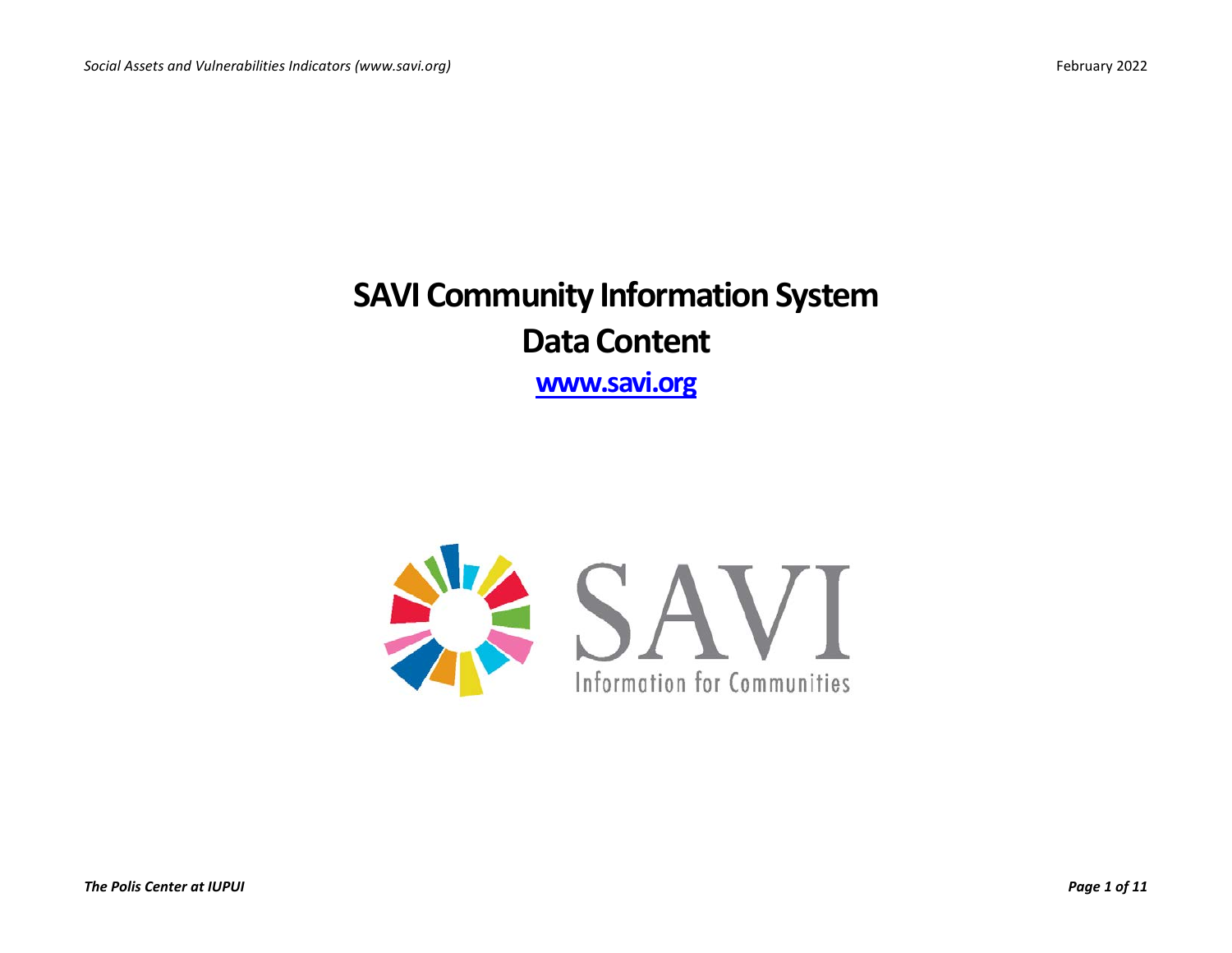| SOCIAL VULNERABILITIES are data reported by various geographic boundaries that describe the demographics and social characteristics of the community. |
|-------------------------------------------------------------------------------------------------------------------------------------------------------|
|-------------------------------------------------------------------------------------------------------------------------------------------------------|

| Data Type                                                                                                                 | Data<br>Years          | <b>Reporting</b><br>Levels/<br>Geographies      | <b>Extent</b><br>$**$ | <b>Population Groupings</b>                                                                                                                                                               | <b>Normalizations (Display As) Available</b><br>(for select data classes)                                                                                                                                           | <b>Examples</b>                                                                                                                                                                                                                                                                                                                                                                     |
|---------------------------------------------------------------------------------------------------------------------------|------------------------|-------------------------------------------------|-----------------------|-------------------------------------------------------------------------------------------------------------------------------------------------------------------------------------------|---------------------------------------------------------------------------------------------------------------------------------------------------------------------------------------------------------------------|-------------------------------------------------------------------------------------------------------------------------------------------------------------------------------------------------------------------------------------------------------------------------------------------------------------------------------------------------------------------------------------|
| U.S. Census<br><b>Decennial Census</b><br>Data.                                                                           | 1990,<br>2000,<br>2010 | BG, CO, TR, TW,<br><b>SC</b>                    | <b>MSA</b>            | Total population - and groupings by age,<br>race, sex, income level, marital status,<br>educational attainment, employment status,<br>family, household, housing unit, and others.        | $\blacksquare$<br>Per square mile.<br>$\blacksquare$<br>By total population, sub-populations<br>(based on age, sex, race), households,<br>families, and occupied units.<br>$\blacksquare$<br>Others as appropriate. | $\blacksquare$<br>Persons living in poverty<br>Female population age 19 to 24<br>$\blacksquare$<br>Family households with own children under age 18<br>$\blacksquare$<br>Total vacant housing units                                                                                                                                                                                 |
| <b>US Census American</b><br><b>Community Survey</b><br>Data (Including<br>2005-2009 and<br>2014-2018 5-year<br>averages) | 2005-<br>2019          | CO, TW,<br>SC, MSA, TR, BG,<br>ISHD, ISSD, ZCTA | <b>MSA</b>            | Household and family groupings including<br>presence of children, poverty, and income.                                                                                                    | Per square mile.<br>Households, families, and occupied<br>$\blacksquare$<br>units.<br>$\blacksquare$<br>Others as appropriate.                                                                                      | $\blacksquare$<br><b>Total Households</b><br>Households with Children<br>$\blacksquare$<br>$\blacksquare$<br><b>Married Couple Families</b>                                                                                                                                                                                                                                         |
| <b>US Census</b><br><b>Redistricting Data</b>                                                                             | 2010                   | CO, TW,<br>SC, MSA, TR, BG                      | <b>MSA</b>            | Population by age, race, and ethnicity.<br>Housing by tenure.                                                                                                                             | $\blacksquare$<br>Per square mile.<br>$\blacksquare$<br>As percent of total population.<br>$\blacksquare$<br>Others as appropriate.                                                                                 | $\blacksquare$<br>African American Population<br>$\blacksquare$<br><b>Hispanic Population</b><br><b>Occupied Housing Units</b><br>$\blacksquare$                                                                                                                                                                                                                                    |
| <b>US Census Bureau</b><br>Small Area Health<br><b>Insurance Estimates</b>                                                | 2005-<br>2011          | CO                                              | <b>MSA</b>            | Estimates of population with and without<br>health insurance coverage broken out by<br>gender, age, and income level.                                                                     | $\blacksquare$<br>By sub-population groups                                                                                                                                                                          | Population 40 - 64 with Health Insurance Coverage<br>$\blacksquare$<br>$\blacksquare$<br>Males 18 - 64 at or below 200% of Poverty with no Health<br><b>Insurance Coverage</b><br>Population Under 19 at or below 200% of Poverty with no<br>$\blacksquare$<br>Health Insurance Coverage                                                                                            |
| Home Mortgage<br>Disclosure Act<br>(FFEIC) Housing Data                                                                   | 1992-<br>2020          | CO, TR, MSA                                     | <b>MSA</b>            | Total loans for home purchase<br>(conventional, guaranteed), home<br>improvement, and refinancing - and<br>groupings by income level and race<br>(Caucasian, African American, Hispanic). | Per square mile.<br>By home purchase, improvement, and<br>refinancing applications.<br>$\blacksquare$<br>Per 100 occupied housing units                                                                             | Denied home purchase loan apps - low income applicants<br>All home improvement loan apps - African American<br>$\blacksquare$<br>Approved guaranteed home purchase loan apps -<br>Hispanic                                                                                                                                                                                          |
| <b>HUD Aggregated</b><br><b>United States Postal</b><br>Service (USPS) Data<br>on Address<br>Vacancies                    | 2005-<br>2010          | CO, TR                                          | <b>MSA</b>            | Total number of addresses and total vacant<br>addresses. Beginning in 2008, addresses are<br>divided into residential and commercial<br>groupings.                                        | Per square mile<br>$\blacksquare$<br>As % of total addresses<br>Number (units)                                                                                                                                      | $\blacksquare$<br>Residential and commercial addresses identified as vacant<br>in quarter 1<br>Commercial addresses vacant for 3 to 6 months in quarter<br>$\blacksquare$<br>$\overline{2}$<br>Total residential addresses in quarter 4<br>$\blacksquare$<br>$\blacksquare$<br>Residential and commercial addresses in service in<br>quarter 3 that were vacant in previous quarter |
| <b>HUD Subsidized</b><br><b>Housing Data</b>                                                                              | 2008-<br>2017,<br>2021 | CO, TR, MSA                                     | <b>MSA</b>            | Total number of people living in and units<br>available for subsidized housing including<br>public housing, Section 8 voucher housing,<br>and Low Income Housing Tax Credit.              | Percent of Public Housing Households<br>$\blacksquare$<br>per Square Mile<br>$\blacksquare$<br>as % of HUD Program Residents                                                                                        | Average Size of Household for Public Housing<br>$\blacksquare$<br>Percent of LIHTC Households Headed by a Female<br>$\blacksquare$<br>$\blacksquare$<br>Percent of Section 8 Voucher Units that are Occupied                                                                                                                                                                        |
| Indiana Department<br>of Local Government<br>Finance                                                                      | 2002-<br>2021          | CO, BG, SC, TR,<br>TW, ZP, CL, NH,              | <b>MSA</b>            | Parcel-level property data including<br>assessed values, tax bills, and dwelling<br>characteristics.                                                                                      | As % of total properties<br>$\blacksquare$<br>As % of residential properties<br>As % of single family dwellings                                                                                                     | Residential One Family Dwellings Built in 1979 or Earlier<br>$\blacksquare$<br>$\blacksquare$<br>Residential Properties with a Tax Bill \$2,000 and up                                                                                                                                                                                                                              |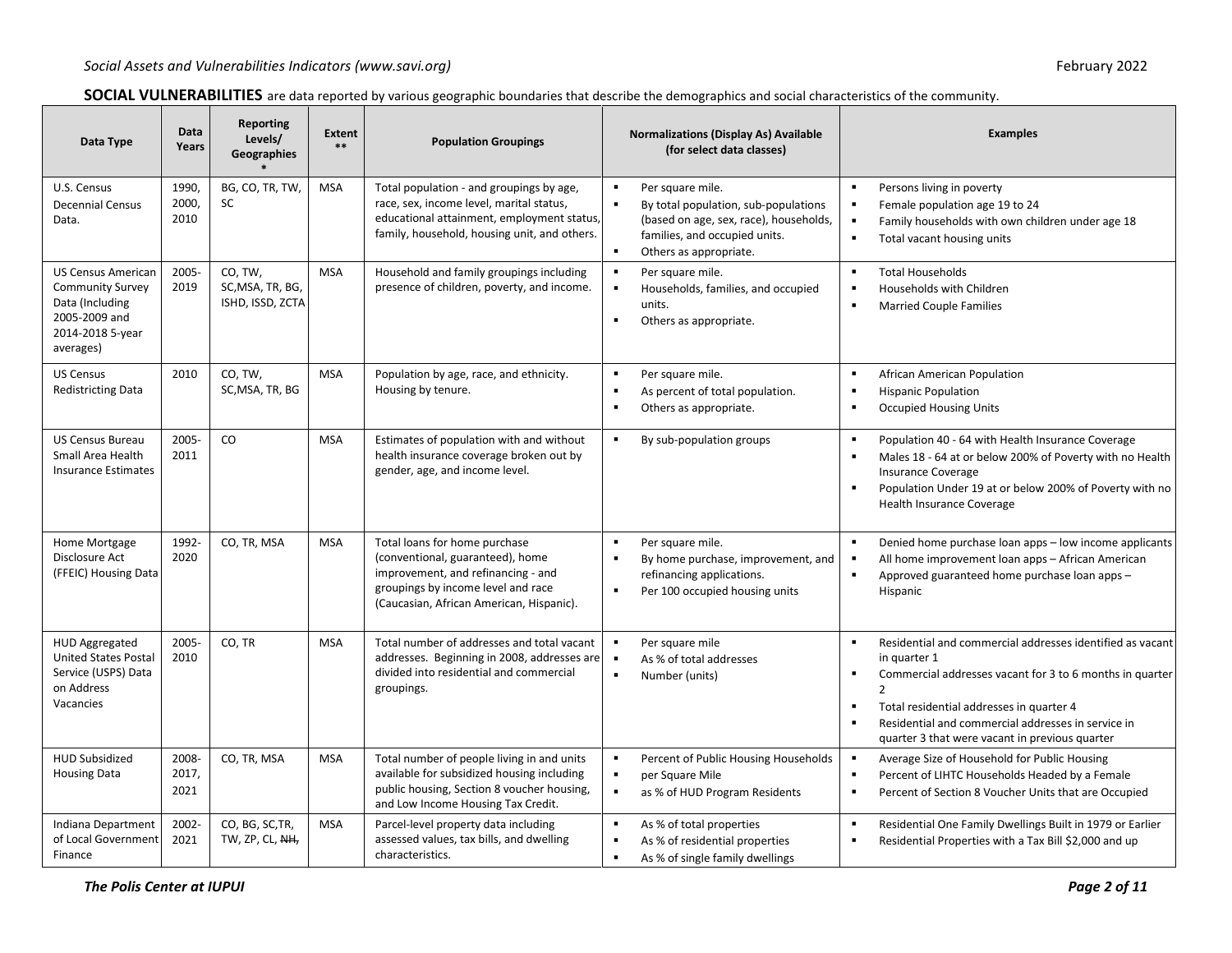| Data Type                                                                | Data<br>Years            | Reporting<br>Levels/<br>Geographies                                               | Extent<br>$***$  | <b>Population Groupings</b>                                                                                                                                                                                                                                       | <b>Normalizations (Display As) Available</b><br>(for select data classes)                                                                                                                                                                          | <b>Examples</b>                                                                                                                                                                                                                    |
|--------------------------------------------------------------------------|--------------------------|-----------------------------------------------------------------------------------|------------------|-------------------------------------------------------------------------------------------------------------------------------------------------------------------------------------------------------------------------------------------------------------------|----------------------------------------------------------------------------------------------------------------------------------------------------------------------------------------------------------------------------------------------------|------------------------------------------------------------------------------------------------------------------------------------------------------------------------------------------------------------------------------------|
|                                                                          |                          | CDC, GINI, HPA,<br><b>INNH</b>                                                    |                  |                                                                                                                                                                                                                                                                   |                                                                                                                                                                                                                                                    | Residential Properties with Assessed Value between<br>$\blacksquare$<br>\$60,000 - \$99,999                                                                                                                                        |
| Indiana 211 Helpline<br>Call Data                                        | 2016-<br>2020<br>$Q1-Q3$ | CO, MSA, ZP                                                                       | <b>MSA</b>       | Calls placed to Indiana 211 Helpline broken<br>out by calls, needs, race, gender, and<br>quarter.                                                                                                                                                                 | $\blacksquare$<br>As % of population groups<br>As % of calls<br>$\blacksquare$                                                                                                                                                                     | Total 211 Calls for the Year about Basic Needs<br>$\blacksquare$<br>Total 211 Calls for the Year from Hispanics<br>$\blacksquare$<br>Total 211 Calls in Quarter 4 about Health<br>$\blacksquare$                                   |
| Indiana State<br>Department of<br><b>Education Data</b>                  | 1980,<br>1990-<br>2021   | SC, CO                                                                            | <b>MSA</b>       | Total population, enrollees, students,<br>teachers, graduates, dropouts, adults,<br>children, families, people per household,<br>and lunch program participants and others -<br>and groupings by, grade level, race,<br>public/nonpublic, educational attainment. | Per square mile.<br>$\blacksquare$<br>$\blacksquare$<br>By total population, graduates,<br>enrollees, drop outs, and sub-<br>populations of these based on grade<br>level and public/nonpublic status.<br>$\blacksquare$<br>Others as appropriate. | Total enrollment-female<br>$\blacksquare$<br>$\blacksquare$<br>Public enrollment-Hispanic<br>Free and reduced lunch Program participants<br>$\blacksquare$<br>Adults with highest educational attainment of high school<br>diploma |
| Indiana State<br>Department of<br><b>Health Birth Defect</b><br>Data     | 2005                     | <b>CO</b>                                                                         | <b>MSA</b>       | Birth defects as reported by the Indiana<br>Birth Defects and Problems Registry.                                                                                                                                                                                  | Per 10,000 live births<br>$\blacksquare$                                                                                                                                                                                                           | All Birth Defects per 10,000 Live Births<br>$\blacksquare$<br>Down Syndrome Cases per 10,000 Live Births<br>$\blacksquare$                                                                                                         |
| Indiana State<br>Department of<br>Health<br>Communicable<br>Disease Data | 2004-<br>2006            | CO                                                                                | <b>MSA</b>       | Communicable disease rates for a selection<br>of reportable diseases.                                                                                                                                                                                             | Per 100,000 population<br>$\blacksquare$                                                                                                                                                                                                           | $\blacksquare$<br>Hepatitis B Cases per 100,000 Population<br>Shigellosis Cases per 100,000 Population<br>$\blacksquare$<br>West Nile Virus Cases per 100,000 Population<br>$\blacksquare$                                         |
| Indiana State<br>Department of<br><b>Health Cancer Data</b>              | 1999-<br>2004            | <b>CO</b>                                                                         | <b>MSA</b>       | Cancer incidents and deaths by county                                                                                                                                                                                                                             | Per 100,000 population (age adjusted)<br>$\blacksquare$                                                                                                                                                                                            | Cancer deaths in females<br>$\blacksquare$<br>Cancer incidents in males                                                                                                                                                            |
| Indiana State<br>Department of<br>Health Hospital<br>Discharge Data      | 2000-<br>2013            | CO                                                                                | <b>MSA</b>       | Hospital discharges by payer type and<br>diagnosis.                                                                                                                                                                                                               | $\blacksquare$<br>Per 1,000 Population<br>As % of total hospitalizations<br>As % of total hospital costs<br>$\blacksquare$                                                                                                                         | $\blacksquare$<br><b>Total Hospitalizations</b><br>Hospitalizations paid by Medicare<br>$\blacksquare$<br>Average days of hospitalizations due to injury and<br>$\blacksquare$<br>poisoning                                        |
| Indiana State<br>Department of<br><b>Health Vitals Data</b>              | 1989-<br>2017            | CO                                                                                | <b>MSA</b>       | Births and deaths by county                                                                                                                                                                                                                                       | $\blacksquare$<br>Per 1,000 population<br>$\blacksquare$<br>Per square mile<br>$\blacksquare$<br>As % of total births (for subgroups)                                                                                                              | $\blacksquare$<br>Low weight births<br>Births of Male/Female babies<br>$\blacksquare$<br>$\blacksquare$<br>Births by age and race groups                                                                                           |
| <b>Marion County</b><br><b>Building Permit Data</b>                      | 2000-<br>2020            | BG, SC, TR, TW,<br>ZP, CL, NH, PO,<br>CDC, ZCTA, GINI,<br>HPA, INNH               | Marion<br>County | <b>Building and Demolition Permits</b>                                                                                                                                                                                                                            | $\blacksquare$<br>Per square mile<br>Per 100 Housing Units<br>$\blacksquare$                                                                                                                                                                       | Total residential/commercial building permits<br>$\blacksquare$<br>Total residential/commercial demolition permits<br>$\blacksquare$                                                                                               |
| <b>Marion County</b><br>Juvenile Justice Data                            | 1992-<br>2020            | CO, BG, SC, TR,<br>TW, ZP, CL, NH,<br>PO, CDC, GINI,<br>HPA, INNH,<br><b>ZCTA</b> | Marion<br>County | Total offenses - and groupings by age, race<br>(white, black), and sex. Offenses by type of<br>charge. Offenses by drug or alcohol<br>abusers.                                                                                                                    | Per square mile<br>$\blacksquare$<br>Per total offense charges<br>$\blacksquare$<br>Per subpopulations based on race and<br>gender                                                                                                                 | $\blacksquare$<br>Offenses with charge of rape, aiding rape or attempted<br>rape<br>Offenses committed by Hispanic males                                                                                                           |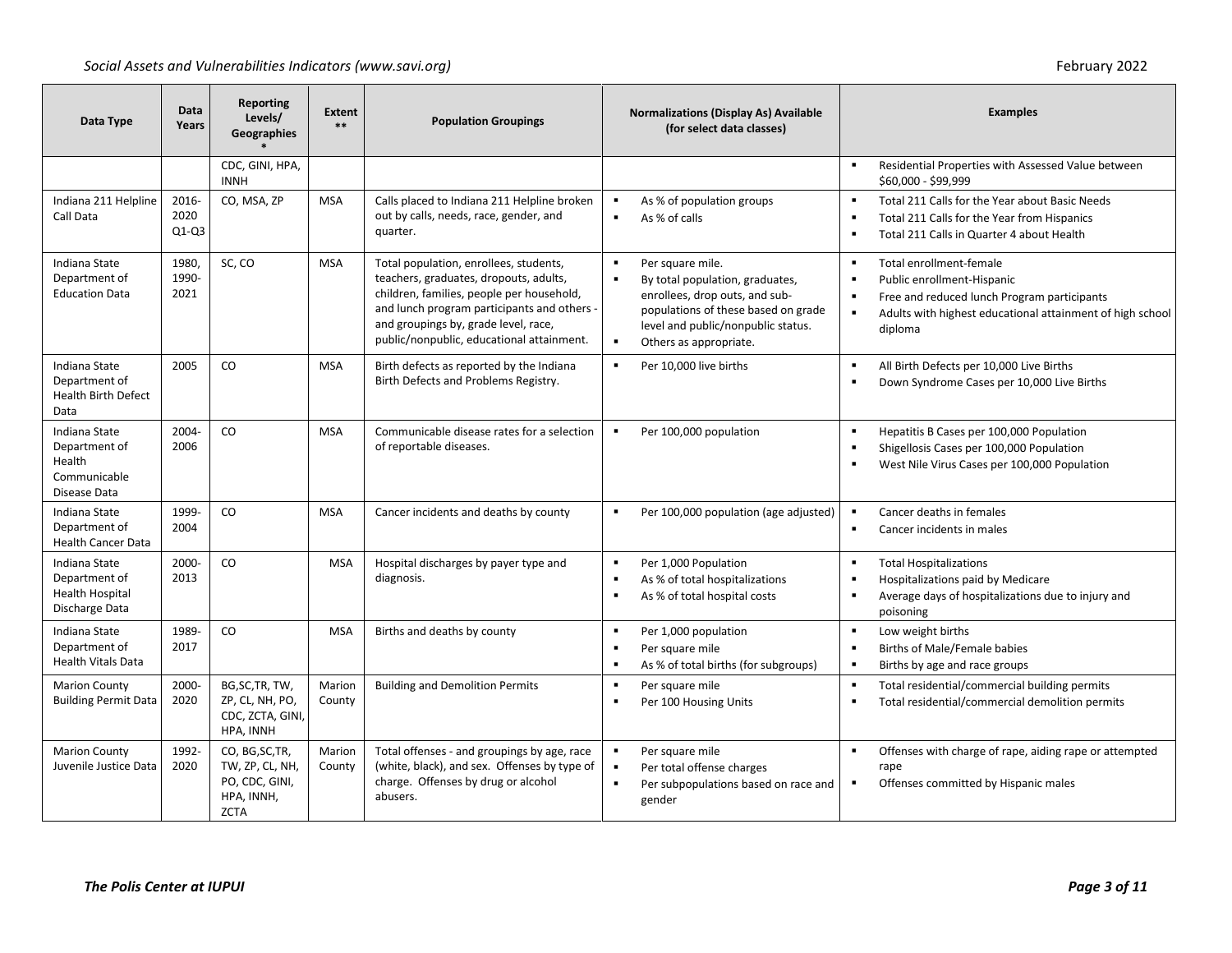| Data Type                                                                           | Data<br>Years          | Reporting<br>Levels/<br><b>Geographies</b>                                   | <b>Extent</b><br>$**$ | <b>Population Groupings</b>                                                                                                                                                                         | <b>Normalizations (Display As) Available</b><br>(for select data classes)                                                                                                            | <b>Examples</b>                                                                                                                                                                                                |  |  |  |  |  |
|-------------------------------------------------------------------------------------|------------------------|------------------------------------------------------------------------------|-----------------------|-----------------------------------------------------------------------------------------------------------------------------------------------------------------------------------------------------|--------------------------------------------------------------------------------------------------------------------------------------------------------------------------------------|----------------------------------------------------------------------------------------------------------------------------------------------------------------------------------------------------------------|--|--|--|--|--|
| <b>Marion County</b><br><b>Health and Hospital</b><br><b>Birth Certificate Data</b> | 1988-<br>2020          | SC, TR, INNH                                                                 | Marion<br>County      | Total births - and groupings by weight and<br>by mother's age, race, education, prenatal<br>behavior, and use of support services (e.g.,<br>MCH, WIC) and by father's age, race, and<br>education   | $\blacksquare$<br>Per 1,000 population with<br>subpopulations based on race of<br>mother<br>$\blacksquare$<br>By total births with subpopulations<br>based on race and age of mother | $\blacksquare$<br>Births to Hispanic mothers under age 19<br>Low weight births<br>$\blacksquare$<br>Births where prenatal care began in the first trimester                                                    |  |  |  |  |  |
| <b>Marion County</b><br><b>Health and Hospital</b><br>Death Certificate<br>Data     | 1988-<br>2020          | SC, TR, INNH                                                                 | Marion<br>County      | Total deaths - and groupings based on age<br>and race (AA, Caucasian, Hispanic) and by<br>type of death (suicide, homicide, accident)                                                               | By total deaths with subpopulations<br>based on age<br>$\blacksquare$<br>Per 1,000 population with<br>subpopulations based on race                                                   | Deaths of African American individuals under age 1<br>$\blacksquare$<br>$\blacksquare$<br>Deaths by accident<br>Deaths of Hispanic individuals under age 20<br>$\blacksquare$                                  |  |  |  |  |  |
| <b>Marion County</b><br><b>Health and Hospital</b><br><b>Obesity Data</b>           | 2005                   | HPA, CO                                                                      | Marion<br>County      | Adults included in MCHH telephone survey<br>on obesity, nutrition and exercise. Public<br>school children measured as part of MCHD<br>program                                                       | As % of survey respondents                                                                                                                                                           | $\blacksquare$<br>Adults who are overweight<br>Adults who meet CDC minimums for eating fruits and<br>vegetables<br>Adults who walk for exercise<br>$\blacksquare$<br>Public School Students who are Overweight |  |  |  |  |  |
| <b>Primary Care Service</b><br>Area Data                                            | 1999-<br>2006          | PCSA, ZCTA                                                                   | <b>MSA</b>            | Physician Assistants, Physicians, Medicare,<br>Census data is also included as a means of<br>providing contextual data for ZCTAs and<br>PCSAs.                                                      | As % by groups<br>$\blacksquare$<br>Count<br>Others as appropriate                                                                                                                   | Females 18 - 64 with Health Insurance Coverage<br>п<br>Deaths of HMO Medicare Beneficiaries<br>$\blacksquare$<br><b>Physician Assistants</b><br>Population per Clinically Active Primary Care Physician<br>п   |  |  |  |  |  |
| Uniform Crime<br><b>Report Data</b>                                                 | 1992-<br>2018          | BG, NH, SC, TR,<br>TW, ZP,<br>GINI.PO.CDC.<br>HPA, ISHD, ISSD,<br>ZCTA, INNH | Marion<br>County      | Total Part 1 crimes (criminal homicide,<br>robbery, aggravated assault, burglary,<br>larceny, motor vehicle theft, and rape) and<br>groupings by type of crime.                                     | Per square mile<br>$\blacksquare$<br>Per 1,000 population<br>$\blacksquare$<br>$\blacksquare$<br>Per total crimes                                                                    | ٠<br>Aggravated assaults<br>$\blacksquare$<br><b>Burglaries</b>                                                                                                                                                |  |  |  |  |  |
| <b>Statewide Crime</b><br>Report Data (NACID)                                       | 2010-<br>2014          | County                                                                       | <b>MSA</b>            | Part 1 crimes (criminal homicide, armed<br>robbery, aggravated assault, burglary,<br>larceny, motor vehicle theft, property<br>crimes, violent crimes, and rape) and<br>groupings by type of crime. | Per square mile<br>Per 1,000 population<br>$\blacksquare$<br>Per total crimes                                                                                                        | $\blacksquare$<br>Larceny<br>property crimes                                                                                                                                                                   |  |  |  |  |  |
| U.S. EPA Air Quality<br>Data                                                        | 1998-<br>2008          | County                                                                       | <b>MSA</b>            | Air quality data as reported by AirData Air<br>Quality Index Summary Report.                                                                                                                        | Percent of days<br>Index value                                                                                                                                                       | Percent of Days Where Air Quality was Reported as Good<br>$\blacksquare$<br>Percent of Days Where the Main Criteria Pollutant was<br>Reported as Ozone<br>$\blacksquare$<br>Median Air Quality Index Value     |  |  |  |  |  |
| <b>U.S. EPA Emissions</b><br>Data                                                   | 1990,<br>1996-<br>2002 | CO                                                                           | <b>MSA</b>            | Air pollution emissions data as reported by<br>U.S. Environmental Protection Agency.                                                                                                                | <b>Short Tons</b>                                                                                                                                                                    | <b>Total Ammonia Emissions</b><br>п<br>Carbon Monoxide emissions from electric utilities<br>$\blacksquare$                                                                                                     |  |  |  |  |  |
| Atmospheric<br>Composition<br>Analysis Group                                        | 2010-<br>2018          | County, Tract,<br><b>Block Group</b>                                         | <b>MSA</b>            | Neighborhood-level estimates of particulate<br>matter air pollution                                                                                                                                 |                                                                                                                                                                                      | Micrograms of PM 2.5 per cubic meter                                                                                                                                                                           |  |  |  |  |  |
| <b>National Housing</b><br>Preservation<br>Database                                 | 2018,<br>2021          | County, School<br>Corporation,<br>IndyVitals<br>Neighborhood                 | <b>MSA</b>            | Counts of subsidized housing units available<br>at the neighborhood level. Disaggregated by<br>size, target tenants, and funding type.                                                              |                                                                                                                                                                                      | Number of affordable units, Number of Section 8 units, Number<br>of units for elderly tenants                                                                                                                  |  |  |  |  |  |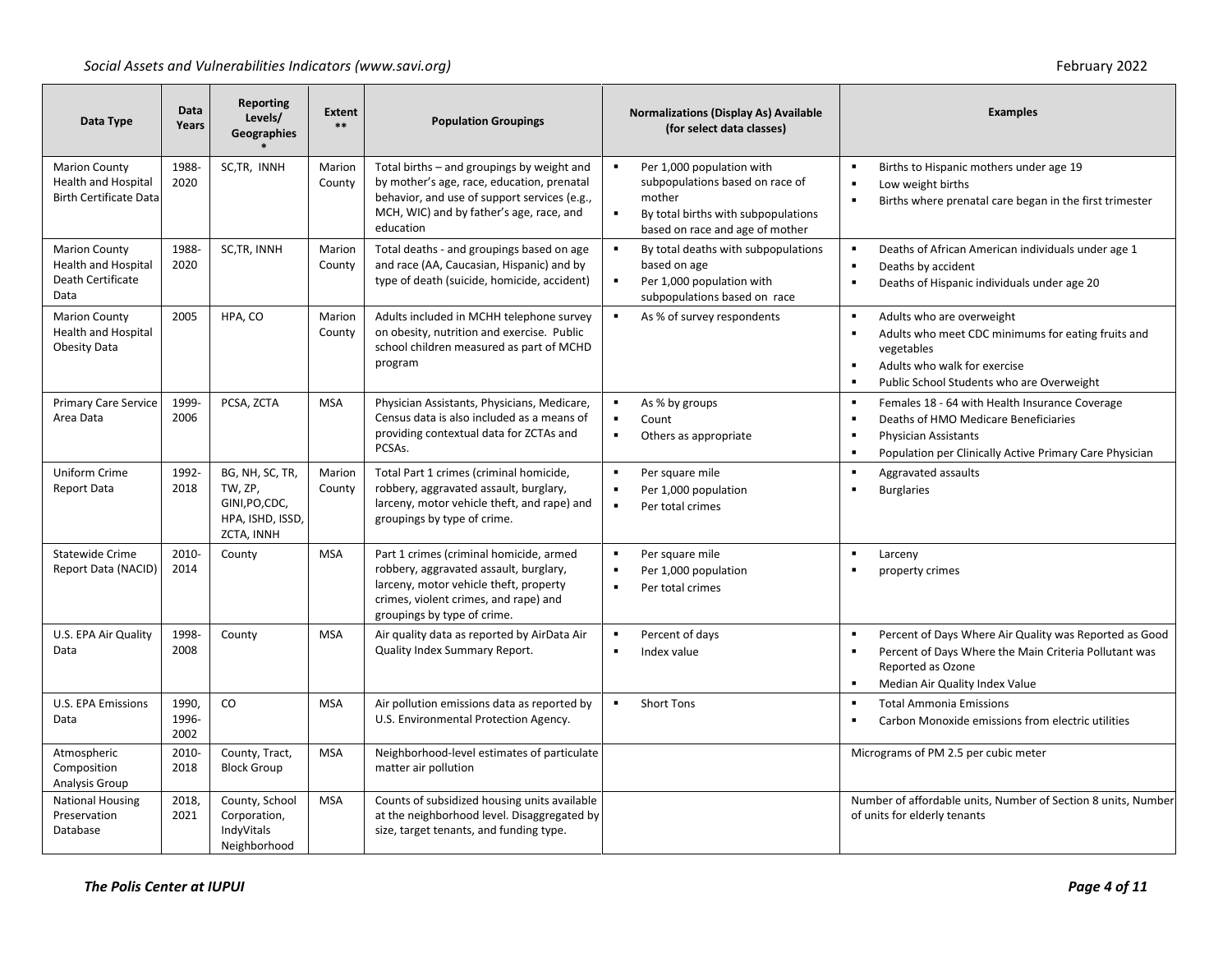| Data Type                                                                                | Data<br>Years                                              | Reporting<br>Levels/<br>Geographies                                                    | <b>Extent</b><br>$**$ | <b>Population Groupings</b>                                                                               | <b>Normalizations (Display As) Available</b><br>(for select data classes) | <b>Examples</b>                                                                                                                                                |
|------------------------------------------------------------------------------------------|------------------------------------------------------------|----------------------------------------------------------------------------------------|-----------------------|-----------------------------------------------------------------------------------------------------------|---------------------------------------------------------------------------|----------------------------------------------------------------------------------------------------------------------------------------------------------------|
|                                                                                          |                                                            | Area, Tract,<br><b>Block Group</b>                                                     |                       |                                                                                                           |                                                                           |                                                                                                                                                                |
| 500 Cities Project                                                                       | 2014-<br>2018                                              | <b>Census Tract</b>                                                                    | <b>MSA</b>            | Model-derived estimates of neighborhood<br>level health outcomes and behaviors                            |                                                                           | Smoking prevalence, rates of stroke, diabetes, obesity, etc.                                                                                                   |
| Bureau of Labor<br><b>Statistics - Quarterly</b><br>Census of<br>Employment and<br>Wages | 2001-<br>2019                                              | MSA, County                                                                            | <b>MSA</b>            | Number of employees and wages by<br>industry. Updated quarterly at county level.                          |                                                                           | Jobs in Major Advanced Industries, Jobs in the logistics sector,<br>locally important sectors                                                                  |
| <b>Bureau of Labor</b><br>Statistics - Local Area<br>Unemployment                        | 2008-<br>2019                                              | MSA, County                                                                            | <b>MSA</b>            | Labor force, employment, and<br>unemployment data at the county level.                                    |                                                                           | Unemployment rate, Number employed, number unemployed                                                                                                          |
| Bureau of Labor<br><b>Statistics - Current</b><br>Employment<br>Statistics               | 2008-<br>2019                                              | <b>MSA</b>                                                                             | <b>MSA</b>            | Wages and hours worked by sector,<br>available at regional (MSA) level.                                   |                                                                           | Hourly wages for retail workers, hours worked per week for<br>manufacturing workers, weekly wages for private sector<br>workers                                |
| <b>Centers for Disease</b><br>Control and<br>Prevention via<br>County Health<br>Rankings | 2012-<br>2019                                              | County                                                                                 | <b>MSA</b>            | County-level data on obesity and physical<br>activity.                                                    |                                                                           | Obesity rate, percent of adults with no leisure time physical<br>activity                                                                                      |
| <b>Federal Emergency</b><br>Management<br>Agency (FEMA)                                  | 2018-<br>2020                                              | MSA, County,<br>Tract, Block<br>Group                                                  | <b>MSA</b>            | Areas within flood boundaries.                                                                            |                                                                           | Percent of area within flood boundary                                                                                                                          |
| <b>Freight Analysis</b><br>Framework                                                     | 2012-<br>2018                                              | <b>CBSA</b>                                                                            | CBSA                  | Regional estimates of freight tonnage and<br>value, broken out by goods, mode, and<br>origin/destination. |                                                                           | Millions of dollars of freight value for pharmaceuticals, Total<br>value for rail shipments, Total value of exports to Chicago                                 |
| StatsIndiana from<br>Indiana Business<br><b>Research Center</b>                          | 2020,<br>2025,<br>2030,<br>2035,<br>2040,<br>2045,<br>2050 | County                                                                                 | <b>MSA</b>            | Economic and demographic data for<br>counties, census tracts, and more.                                   |                                                                           | Projected population in 2030                                                                                                                                   |
| Kids Count                                                                               | 2010-<br>2017                                              | County                                                                                 | <b>MSA</b>            | Administrative data about participants in<br>the Women, Infants, and Children program.                    |                                                                           | Number of infants and children under age 5 participating in,<br>percent of children participating in WIC                                                       |
| Indiana Family and<br><b>Social Services</b><br>Administration                           | 2010-<br>2020                                              | County, School<br>Corporation<br>Tract, Block<br>Group,<br>IndyVitals<br>Neighborhoods | <b>MSA</b>            | Quality and capacity information for<br>childcares. Updated annually at the<br>neighborhood level.        |                                                                           | Daycares Which Are PTQ Levels 3 or 4 as % of Total Number of<br>Daycares, Capacity of Daycares Which Are PTQ Levels 3 or 4 as<br>% of Capacity of All Daycares |
| IndyGo                                                                                   | 2016,<br>2019                                              | County, School<br>Corporation,                                                         | <b>MSA</b>            | Neighborhood-level measures of transit<br>service.                                                        |                                                                           | Weekly revenue miles per square mile                                                                                                                           |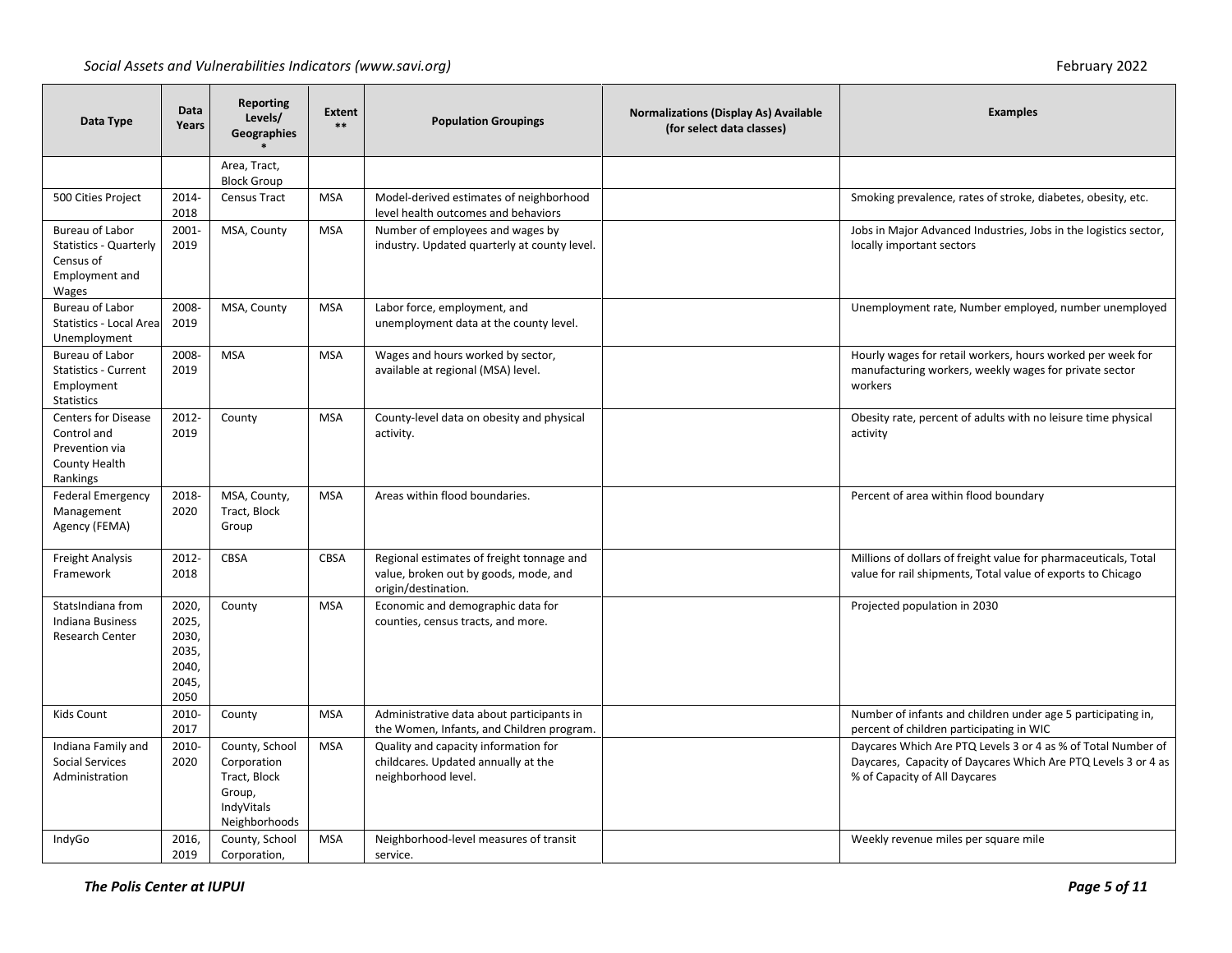| Data Type                                                                                        | Data<br>Years                                     | <b>Reporting</b><br>Levels/<br><b>Geographies</b>                                      | <b>Extent</b><br>$**$ | <b>Population Groupings</b>                                                                                   | <b>Normalizations (Display As) Available</b><br>(for select data classes) | <b>Examples</b>                                                                                                                                                                            |
|--------------------------------------------------------------------------------------------------|---------------------------------------------------|----------------------------------------------------------------------------------------|-----------------------|---------------------------------------------------------------------------------------------------------------|---------------------------------------------------------------------------|--------------------------------------------------------------------------------------------------------------------------------------------------------------------------------------------|
|                                                                                                  |                                                   | Tract, Block<br>Group                                                                  |                       |                                                                                                               |                                                                           |                                                                                                                                                                                            |
| <b>International Trade</b><br>Administration                                                     | 2012-<br>2020                                     | MSA, County                                                                            | <b>MSA</b>            | International export data mostly at the<br>regional level, with some available at county<br>level.            |                                                                           | Total value of international exports, Value of exports to France,<br>Value of exports to Brazil                                                                                            |
| Keep Indianapolis<br><b>Beautiful</b>                                                            | 2013                                              | County, School<br>Corporation,<br>Tract, Block<br>Group,<br>IndyVitals<br>Neighborhood | Marion<br>County      | Neighborhood-level measures of tree<br>canopy based on land cover dataset.                                    |                                                                           | Acres of tree canopy, Tree canopy as a percent of total land<br>area                                                                                                                       |
| National Archive of<br><b>Criminal Justice Data</b>                                              | 2010-<br>2016                                     | County                                                                                 | <b>MSA</b>            | County-level crime data based on FBI<br>Uniform Crime Reports.                                                |                                                                           | Violent crime rate, Vehicle thefts per 1,000 population,<br>Murders per 1,000 population.                                                                                                  |
| Neighborhood<br>Change Database                                                                  | 1970,<br>1980,<br>1990,<br>2000,<br>2010,<br>2019 | Tract                                                                                  | <b>MSA</b>            | Historic census data available for modern<br>census boundaries. Used for SAVI's<br>neighborhood change index. |                                                                           | Average family income, Percent of adults 25+ with a bachelor's<br>degree, Percent of population between 20-34 years old.                                                                   |
| Pew Research<br>Center-<br>Undocumented<br>Immigration<br>Estimates                              | 1990,<br>1995,<br>2000,<br>2005-<br>2017          | <b>MSA</b>                                                                             | <b>MSA</b>            | State and metro estimates of<br>undocumented population.                                                      |                                                                           | Number of undocumented immigrants.                                                                                                                                                         |
| The Behavioral Risk<br><b>Factor Surveillance</b><br>System via County<br><b>Health Rankings</b> | 2014-<br>2017                                     | County                                                                                 | <b>MSA</b>            | County-level health behavior data<br>generated from surveys.                                                  |                                                                           | Percentage of Population 18 years and Over Getting Insufficient<br>Sleep, Smoking rate among population 18 years and older,<br>Average number of physically unhealthy days in past 30 days |
| US Small-Area Life<br><b>Expectancy Project</b>                                                  | 2015                                              | County, Tract,<br>Zip Code                                                             | <b>MSA</b>            | Neighborhood-level life expectancy data.                                                                      |                                                                           | Life expectancy at birth                                                                                                                                                                   |
| <b>United States</b><br>Customs and<br><b>Immigration Services</b>                               | 2017-<br>2020                                     | <b>MSA</b>                                                                             | <b>MSA</b>            | Approximate population in Deferred Action<br>for Childhood Arrivals program.                                  |                                                                           | Approximate DACA Population                                                                                                                                                                |
| United Way ALICE<br>Data                                                                         | 2010,<br>2012,<br>2014,<br>2016,<br>2018          | County,<br>Township, Zip<br>Code                                                       | <b>MSA</b>            | Measure of low-income households<br>developed by United Way.                                                  |                                                                           | Percent of Households Below ALICE Threshold, Percent of<br>Households Above Poverty but Below ALICE Threshold                                                                              |
| U.S. Census Bureau -<br><b>County Business</b><br>Patterns                                       | 2010-<br>2018                                     | County                                                                                 | <b>MSA</b>            | Employment, establishments, and payroll by<br>industry.                                                       |                                                                           | Number of business establishments                                                                                                                                                          |
| Indiana Commission<br>for Higher Education                                                       | 2011-<br>2019                                     | County                                                                                 | <b>MSA</b>            | County-level data about college enrollment<br>and performance.                                                |                                                                           | Percent of College Students Needing Remedial Courses, Percent<br>of High School Graduates Enrolled in College                                                                              |
| Coalition for<br>Homeless                                                                        | 2020                                              | County                                                                                 | Marion<br>County      | Single night homeless count for Marion<br>County                                                              |                                                                           | Homeless population                                                                                                                                                                        |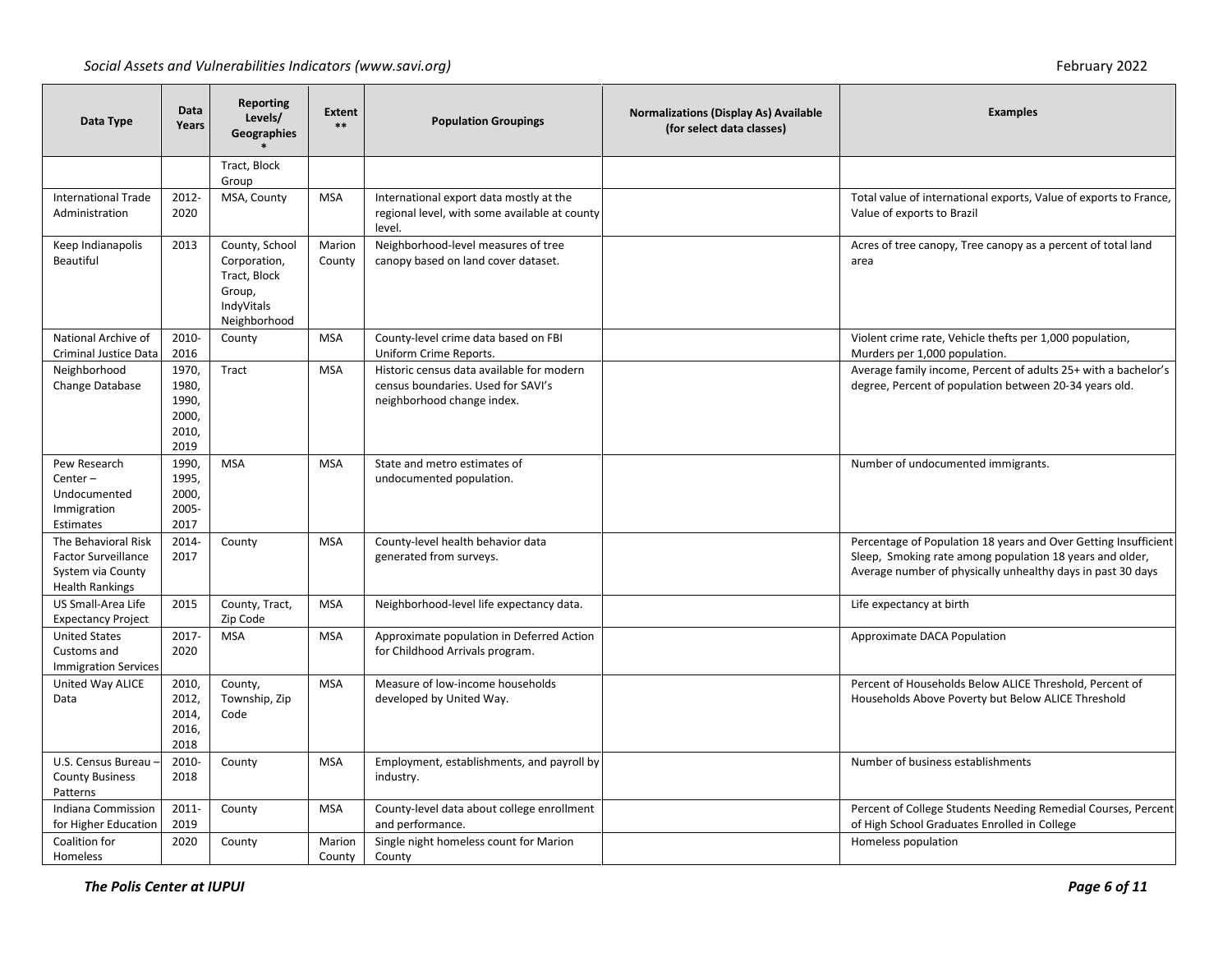| Data Type                                                                                                               | Data<br>Years | Reporting<br>Levels/<br>Geographies                                     | <b>Extent</b><br>$**$       | <b>Population Groupings</b>                                             | <b>Normalizations (Display As) Available</b><br>(for select data classes) | <b>Examples</b>                                                                   |
|-------------------------------------------------------------------------------------------------------------------------|---------------|-------------------------------------------------------------------------|-----------------------------|-------------------------------------------------------------------------|---------------------------------------------------------------------------|-----------------------------------------------------------------------------------|
| Intervention &<br>Prevention/IU Public<br>Policy Institute                                                              |               |                                                                         |                             |                                                                         |                                                                           |                                                                                   |
| Administrative<br>Office of the US<br>Courts                                                                            | 2010-<br>2020 | County                                                                  | <b>MSA</b>                  | County-level bankruptcy data                                            |                                                                           | Non-Business Bankruptcy Filings per 1,000 Population                              |
| Indiana State Police<br>via IU Public Policy<br>Institute                                                               | 2010-<br>2014 | IndvVitals<br>Neighborhoods                                             | Marion<br>County            | Bicycle and pedestrian crashes by<br>neighborhood.                      |                                                                           | Bicycle/Pedestrian Collisions with Autos (per 1000 Population)                    |
| Indianapolis<br>Department of<br><b>Public Works</b>                                                                    | 2015          | IndyVitals<br>Neighborhoods                                             | Indiana<br>polis<br>Balance | Permeable surface by neighborhood.                                      |                                                                           | Permeable Surface (Water Penetrable)                                              |
| Indianapolis Public<br>Library                                                                                          | 2015          | IndyVitals<br>Neighborhoods                                             | Marion<br>County            | Percent of population with a library card.                              |                                                                           | Percent of residents with a library card                                          |
| IndyGIS                                                                                                                 | 2014          | IndyVitals<br>Neighborhoods                                             | Marion<br>County            | Properties with access to parks and<br>greenways.                       |                                                                           | Percent of Properties with Park Access, Properties with<br><b>Greenway Access</b> |
| Longitudinal<br>Employer-Household<br>Dynamics(LEHD)/LE<br>HD Origin-<br>Destination<br>Employment<br>Statistics(LODES) | 2012-<br>2018 | Block Group,<br>Census Tract,<br>IndyVitals<br>Neighborhoods,<br>County | <b>MSA</b>                  | Jobs by sector and demographic categories.                              |                                                                           | Number of workers, number of manufacturing workers,<br>number of female workers   |
| <b>Marion County</b><br><b>Treasurer's Office</b>                                                                       | 2010-<br>2015 | IndyVitals<br>Neighborhoods                                             | Marion<br>County            | Distressed properties, based on tax status.                             |                                                                           | Tax delinquent properties, surplus properties, tax sale<br>properties             |
| <b>United States</b><br>Department of<br>Agriculture                                                                    | 2010-<br>2015 | IndyVitals<br>Neighborhoods                                             | Marion<br>County            | Federal data about population within one<br>mile of grocery store.      |                                                                           | Percent of Population within 1 Mile of a Supermarket                              |
| Walk Score                                                                                                              | 2015          | IndyVitals<br>Neighborhoods                                             | Marion<br>County            | Aggregated walk score data by<br>neighborhood.                          |                                                                           | Walkability/Average Walk Score                                                    |
| <b>EPA Risk-Screening</b><br>Environmental<br>Indicators                                                                | 2014-<br>2019 | Block group,<br>census tract,<br>county                                 | <b>MSA</b>                  | Modeled estimates of neighborhood air<br>pollution levels from the EPA. |                                                                           | Environmental risk score, risk score for carcinogens, toxicity<br>score           |

\*BG = Census block group, CO = County, NH = Neighborhood, SC = School corporation, TR = Census tract, TW = Township, ZP = ZIP Code, CL = City Limits, HPA = Health Planning Area, GINI = Great Indy Neighborhood Initiative Neighborhood. PO = Police Jurisdiction, CDC = Community Development Corporation Service Boundary, ISHD - Indiana State House District, ISSD - Indiana State Senate District, INNH = Indy Neighborhood, ZCTA = Zip Code Tabulation Area.

\*\* MSA = Indianapolis MSA and Madison County

Notes: 1) Some aggregation geographies are not available for all sources due to confidentiality constraints. 2) Not all aggregation geographies are available for all years of data. 3) Neighborhood aggregations are only available for Marion County. 4) Not all normalizations are available for all data classes.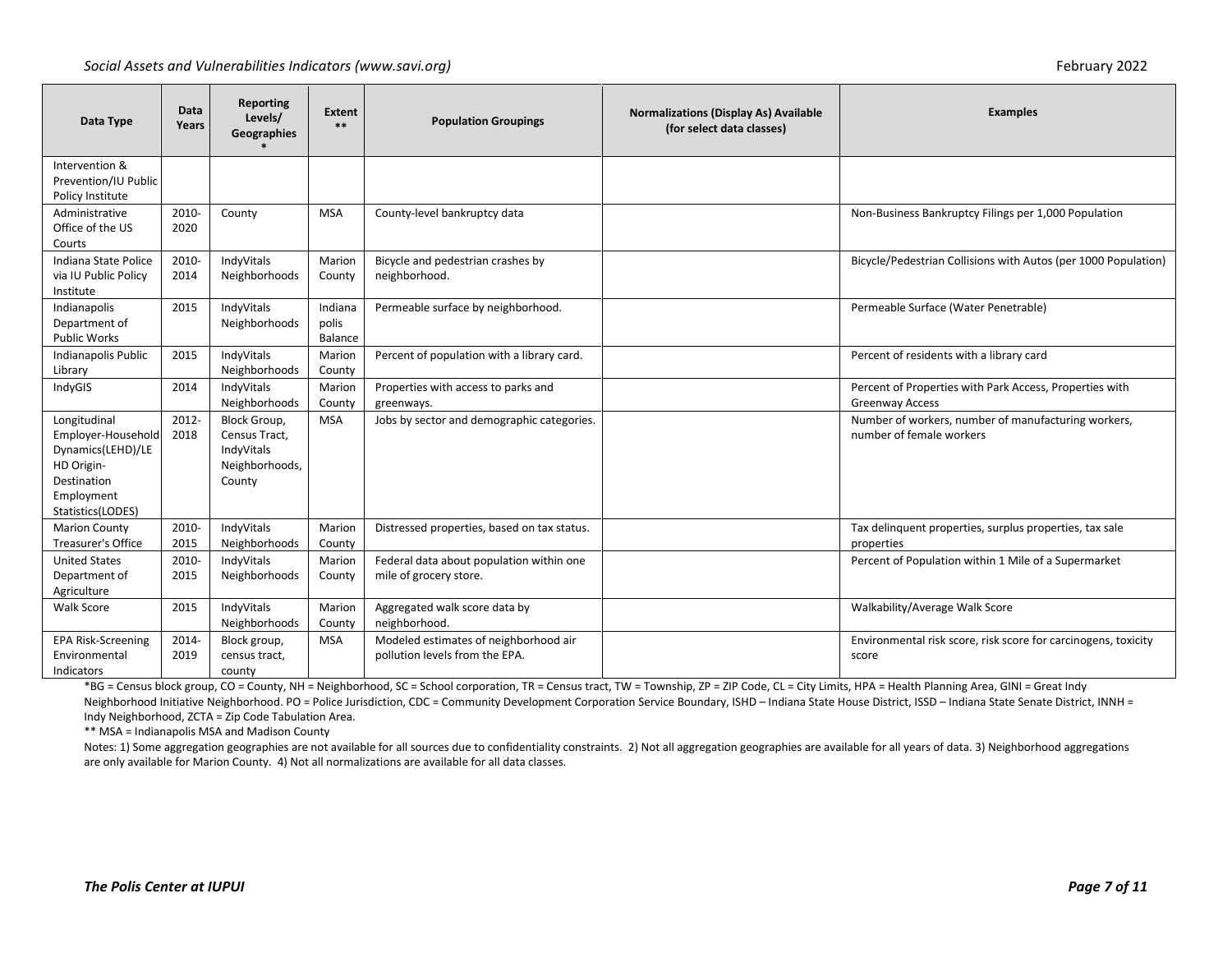| <b>Vulnerabilities by Data Year</b>                | Mumpay of The Road<br><b>Committee Engineer</b> |                         |            |                                    |     |          |    |       |     |                |                                          |                                                                                                                                                                                                                                                                         |                         |       |         |                         |                             |  |              |                         |                         |                         |                         |                         |                         |                         |                       |                         |                                       |              |                                                                     |                                    |                     |  |
|----------------------------------------------------|-------------------------------------------------|-------------------------|------------|------------------------------------|-----|----------|----|-------|-----|----------------|------------------------------------------|-------------------------------------------------------------------------------------------------------------------------------------------------------------------------------------------------------------------------------------------------------------------------|-------------------------|-------|---------|-------------------------|-----------------------------|--|--------------|-------------------------|-------------------------|-------------------------|-------------------------|-------------------------|-------------------------|-------------------------|-----------------------|-------------------------|---------------------------------------|--------------|---------------------------------------------------------------------|------------------------------------|---------------------|--|
|                                                    |                                                 |                         | <b>Seg</b> | 13/3/                              |     | 1\$/\$1. | S, | 13/3/ |     | $\mathcal{S}'$ | 13/3/                                    | $\begin{picture}(120,15)(-20,15)(-20,15)(-20,15)(-20,15)(-20,15)(-20,15)(-20,15)(-20,15)(-20,15)(-20,15)(-20,15)(-20,15)(-20,15)(-20,15)(-20,15)(-20,15)(-20,15)(-20,15)(-20,15)(-20,15)(-20,15)(-20,15)(-20,15)(-20,15)(-20,15)(-20,15)(-20,15)(-20,15)(-20,15)(-20,1$ |                         |       |         |                         |                             |  |              |                         |                         |                         |                         |                         |                         |                         |                       |                         |                                       |              | $\langle \hat{\hat{r}} \rangle \hat{\hat{r}} \rangle \hat{\hat{r}}$ | $\langle \hat{v}^{\prime} \rangle$ | $\hat{\mathcal{S}}$ |  |
| Administrative Data (Regular Updates)              |                                                 |                         |            |                                    |     |          |    |       |     |                |                                          |                                                                                                                                                                                                                                                                         |                         |       |         |                         |                             |  |              |                         |                         |                         |                         |                         |                         |                         |                       |                         |                                       |              |                                                                     |                                    |                     |  |
| U.S. Census Decennial Census Data                  | 778 MSA                                         | $\overline{\mathbf{x}}$ |            | ×                                  |     |          |    |       |     |                |                                          |                                                                                                                                                                                                                                                                         | ×                       |       |         |                         |                             |  |              |                         | $\overline{\mathbf{x}}$ |                         |                         |                         |                         |                         |                       |                         |                                       |              |                                                                     |                                    |                     |  |
| U.S. Census American Community Survey              | 1437 MSA                                        |                         |            |                                    |     |          |    |       |     |                |                                          |                                                                                                                                                                                                                                                                         |                         |       |         |                         | x x x x                     |  |              |                         |                         |                         |                         |                         |                         |                         |                       |                         | x   x   x   x   x   x   x   x   x   x |              |                                                                     |                                    |                     |  |
| U.S. Census Redistricting Data                     | 46 MSA                                          |                         |            |                                    |     |          |    |       |     |                |                                          |                                                                                                                                                                                                                                                                         |                         |       |         |                         |                             |  |              |                         | x                       |                         |                         |                         |                         |                         |                       |                         |                                       |              |                                                                     |                                    |                     |  |
| U.S. Census Small Area Health Insurance Estima     | 10 MSA                                          |                         |            |                                    |     |          |    |       |     |                |                                          |                                                                                                                                                                                                                                                                         |                         |       |         |                         | x[x[x]x]                    |  |              | $\mathbf{x}$            | $\overline{\mathbf{x}}$ | $\overline{\mathbf{x}}$ |                         |                         |                         |                         |                       |                         |                                       |              |                                                                     |                                    |                     |  |
| <b>Education Data</b>                              | 148 MSA                                         |                         |            |                                    | x x |          |    |       |     |                | <u> x x x x x x x x x x x x x x x x</u>  |                                                                                                                                                                                                                                                                         |                         |       |         |                         |                             |  |              | $\overline{\mathbf{x}}$ | $\overline{\mathbf{x}}$ | $\overline{\mathbf{x}}$ |                         | $x \mid x$              | -x ∣                    |                         | $\vert x \vert$       | Ex ∣                    | ×                                     |              | $x \mid x \mid$                                                     | ×.                                 | ×                   |  |
| Home Mortgage Data                                 | 199 MSA                                         |                         |            |                                    |     |          |    |       |     |                | <u> x x x x x x x x x x x x x x x x </u> |                                                                                                                                                                                                                                                                         |                         |       |         |                         |                             |  |              | $\overline{\mathbf{x}}$ | $\overline{\mathbf{x}}$ | $\overline{\mathbf{x}}$ | $\overline{\mathbf{x}}$ | $\overline{\mathbf{x}}$ |                         | x x                     |                       | $\overline{\mathbf{x}}$ | $\vert x \vert$                       |              | $x \mid x \mid$                                                     | $\overline{\mathbf{x}}$            |                     |  |
| HUD Address Vacancy Data                           | 156 MSA                                         |                         |            |                                    |     |          |    |       |     |                |                                          |                                                                                                                                                                                                                                                                         |                         |       |         |                         | x x x                       |  |              | $\overline{\mathbf{x}}$ |                         |                         |                         |                         |                         |                         |                       |                         |                                       |              |                                                                     |                                    |                     |  |
| HUD Subsidized Housing Data                        | 321 MSA                                         |                         |            |                                    |     |          |    |       |     |                |                                          |                                                                                                                                                                                                                                                                         |                         |       |         |                         |                             |  | $\mathbf{x}$ | $\overline{\mathbf{x}}$ | $\mathbf{x}$            | $\overline{\mathbf{x}}$ |                         | $x \mid x$              |                         | x x                     |                       | x x                     |                                       |              |                                                                     |                                    |                     |  |
| Indiana 211 Helpline Call Data                     | 955 MSA                                         |                         |            |                                    |     |          |    |       |     |                |                                          |                                                                                                                                                                                                                                                                         |                         |       |         |                         |                             |  |              |                         |                         |                         |                         |                         |                         |                         |                       |                         |                                       |              |                                                                     | x[x]x[x]x                          |                     |  |
| Parcel-based Property Data                         | 35 MSA                                          |                         |            |                                    |     |          |    |       |     |                |                                          |                                                                                                                                                                                                                                                                         |                         |       |         |                         | x x x x x x                 |  |              | $\mathbf{x}$            | $\overline{\mathbf{x}}$ | $\overline{\mathbf{x}}$ | $\overline{\mathbf{x}}$ | $\vert x \vert$         |                         | x x                     |                       |                         |                                       |              |                                                                     | x x x x                            | ×                   |  |
| Indiana State Dept of Health Birth Defect Data     | 33 MSA                                          |                         |            |                                    |     |          |    |       |     |                |                                          |                                                                                                                                                                                                                                                                         |                         |       |         |                         | x                           |  |              |                         |                         |                         |                         |                         |                         |                         |                       |                         |                                       |              |                                                                     |                                    |                     |  |
| Indiana State Dept of Health Cancer Data           | 132 MSA                                         |                         |            |                                    |     |          |    |       |     |                |                                          |                                                                                                                                                                                                                                                                         |                         |       | x x x x |                         |                             |  |              |                         |                         |                         |                         |                         |                         |                         |                       |                         |                                       |              |                                                                     |                                    |                     |  |
| Indiana State Dept of Health Comm. Disease Dat     | 14 MSA                                          |                         |            |                                    |     |          |    |       |     |                |                                          |                                                                                                                                                                                                                                                                         |                         |       |         | $\overline{\mathbf{x}}$ | $\overline{x} \overline{x}$ |  |              |                         |                         |                         |                         |                         |                         |                         |                       |                         |                                       |              |                                                                     |                                    |                     |  |
| Indiana State Dept of Health Hospital Data         | 110 MSA                                         |                         |            |                                    |     |          |    |       |     |                |                                          |                                                                                                                                                                                                                                                                         |                         |       |         |                         | x x x x x x x x x x x       |  |              |                         |                         |                         |                         | $x \mid x$              |                         |                         |                       |                         |                                       |              |                                                                     |                                    |                     |  |
| Indiana State Dept of Health Vitals Data           | 89 MSA                                          |                         |            | <u>x x x x x x x x x x x x x x</u> |     |          |    |       |     |                |                                          |                                                                                                                                                                                                                                                                         |                         |       |         |                         | <u>xxxxxxxxxxxxx</u>        |  |              |                         |                         | $\overline{\mathbf{x}}$ |                         |                         |                         |                         | $x \times x \times x$ |                         |                                       |              |                                                                     |                                    |                     |  |
| Primary Care Service Area Data                     | <b>281 MSA</b>                                  |                         |            |                                    |     |          |    |       |     |                |                                          |                                                                                                                                                                                                                                                                         |                         |       |         |                         | x[x[x[x[x[x[x]]             |  |              |                         |                         |                         |                         |                         |                         |                         |                       |                         |                                       |              |                                                                     |                                    |                     |  |
| Marion County Building Permit Data                 | 25 Marion                                       |                         |            |                                    |     |          |    |       |     |                |                                          |                                                                                                                                                                                                                                                                         | $\overline{\mathbf{x}}$ | छाप्र |         |                         | <u>xixixixix</u>            |  |              | $\overline{\mathbf{x}}$ | $\overline{\mathbf{x}}$ | $\overline{\mathbf{x}}$ | $\overline{\mathbf{x}}$ | ×                       | $\overline{\mathbf{x}}$ | ×                       |                       | ×                       | ×                                     | $\mathbf{x}$ | $\mathbf{x}$                                                        | $\overline{\mathbf{x}}$            |                     |  |
| Juvenile Justice Data                              | 67 Marion                                       |                         |            |                                    |     |          |    |       |     |                | $XXXXXXXXXXXXXXXXXXXXXXXX$               |                                                                                                                                                                                                                                                                         |                         |       |         |                         |                             |  |              | $\overline{\mathbf{x}}$ | $\overline{\mathbf{x}}$ | $\overline{\mathbf{x}}$ | $\overline{\mathbf{x}}$ | $\overline{\mathbf{x}}$ |                         | $x \mid x$              |                       | $\vert x \vert$         | $\overline{\mathbf{x}}$               | x            | $\vert x \vert$                                                     | $\overline{\mathbf{x}}$            |                     |  |
| Marion County Vitals Data                          | 138 Marion                                      |                         |            |                                    |     |          |    |       |     |                |                                          |                                                                                                                                                                                                                                                                         |                         |       |         |                         |                             |  |              | $\overline{\mathbf{x}}$ | $\overline{\mathbf{x}}$ | $\overline{\mathbf{x}}$ | $\overline{\mathbf{x}}$ | $\overline{\mathbf{x}}$ | $\overline{\mathbf{x}}$ | $\overline{\mathbf{x}}$ |                       | ×                       | $\overline{\mathbf{x}}$               |              | $x \mid x \mid$                                                     | $\overline{\mathbf{x}}$            |                     |  |
| All Crime Data                                     | 80 MPD                                          |                         |            |                                    |     |          |    |       |     |                |                                          |                                                                                                                                                                                                                                                                         |                         |       |         |                         |                             |  |              | $\overline{\mathbf{x}}$ | $\overline{\mathbf{x}}$ | $\overline{\mathbf{x}}$ | $\overline{\mathbf{x}}$ | x                       |                         | $x \mid x$              |                       | $\overline{\mathbf{x}}$ | $\overline{\mathbf{x}}$               | ×            |                                                                     |                                    |                     |  |
| All Crime Data                                     | 10 NACID                                        |                         |            |                                    |     |          |    |       |     |                |                                          |                                                                                                                                                                                                                                                                         |                         |       |         |                         |                             |  |              |                         | x                       | $\overline{\mathbf{x}}$ | $\overline{\mathbf{x}}$ | $\overline{\mathbf{x}}$ | $\overline{\mathbf{x}}$ |                         |                       |                         |                                       |              |                                                                     |                                    |                     |  |
| U.S. EPA Air Quality Data                          | 14 MSA                                          |                         |            |                                    |     |          |    |       |     |                |                                          |                                                                                                                                                                                                                                                                         |                         |       |         |                         | $\frac{X}{X}$               |  |              |                         |                         |                         |                         |                         |                         |                         |                       |                         |                                       |              |                                                                     |                                    |                     |  |
| U.S. EPA Emisssions Data                           | 98 MSA                                          |                         |            | x                                  |     |          |    |       | x x |                | lxl                                      | $\overline{\mathbf{x}}$                                                                                                                                                                                                                                                 | $\vert x \vert$         | x x   |         |                         |                             |  |              |                         |                         |                         |                         |                         |                         |                         |                       |                         |                                       |              |                                                                     |                                    |                     |  |
| Survey Data (No Current Plans to Update)           |                                                 |                         |            |                                    |     |          |    |       |     |                |                                          |                                                                                                                                                                                                                                                                         |                         |       |         |                         |                             |  |              |                         |                         |                         |                         |                         |                         |                         |                       |                         |                                       |              |                                                                     |                                    |                     |  |
| Child Obesity Data                                 | 114 Marion                                      |                         |            |                                    |     |          |    |       |     |                |                                          |                                                                                                                                                                                                                                                                         |                         |       |         |                         | x                           |  |              |                         |                         |                         |                         |                         |                         |                         |                       |                         |                                       |              |                                                                     |                                    |                     |  |
| Adult Obesity Data                                 | 17 Marion                                       |                         |            |                                    |     |          |    |       |     |                |                                          |                                                                                                                                                                                                                                                                         |                         |       |         |                         | $\overline{\mathbf{x}}$     |  |              |                         |                         |                         |                         |                         |                         |                         |                       |                         |                                       |              |                                                                     |                                    |                     |  |
| X - Currently Available                            |                                                 |                         |            |                                    |     |          |    |       |     |                |                                          |                                                                                                                                                                                                                                                                         |                         |       |         |                         |                             |  |              |                         |                         |                         |                         |                         |                         |                         |                       |                         |                                       |              |                                                                     |                                    |                     |  |
| $\mathbf{S}$ - Coming Soon                         |                                                 |                         |            |                                    |     |          |    |       |     |                |                                          |                                                                                                                                                                                                                                                                         |                         |       |         |                         |                             |  |              |                         |                         |                         |                         |                         |                         |                         |                       |                         |                                       |              |                                                                     |                                    |                     |  |
| $\  \mathbf{P} - \mathsf{PartialYear}\ $           |                                                 |                         |            |                                    |     |          |    |       |     |                |                                          |                                                                                                                                                                                                                                                                         |                         |       |         |                         |                             |  |              |                         |                         |                         |                         |                         |                         |                         |                       |                         |                                       |              |                                                                     |                                    |                     |  |
| "Not all indicators are available for all years.   |                                                 |                         |            |                                    |     |          |    |       |     |                |                                          |                                                                                                                                                                                                                                                                         |                         |       |         |                         |                             |  |              |                         |                         |                         |                         |                         |                         |                         |                       |                         |                                       |              |                                                                     |                                    |                     |  |
| Number of indicators shown represents number       |                                                 |                         |            |                                    |     |          |    |       |     |                |                                          |                                                                                                                                                                                                                                                                         |                         |       |         |                         |                             |  |              |                         |                         |                         |                         |                         |                         |                         |                       |                         |                                       |              |                                                                     |                                    |                     |  |
| of indicators for the most recent data year.       |                                                 |                         |            |                                    |     |          |    |       |     |                |                                          |                                                                                                                                                                                                                                                                         |                         |       |         |                         |                             |  |              |                         |                         |                         |                         |                         |                         |                         |                       |                         |                                       |              |                                                                     |                                    |                     |  |
| IMPD = Indianapolis Metropolitan Police Department |                                                 |                         |            |                                    |     |          |    |       |     |                |                                          |                                                                                                                                                                                                                                                                         |                         |       |         |                         |                             |  |              |                         |                         |                         |                         |                         |                         |                         |                       |                         |                                       |              |                                                                     |                                    |                     |  |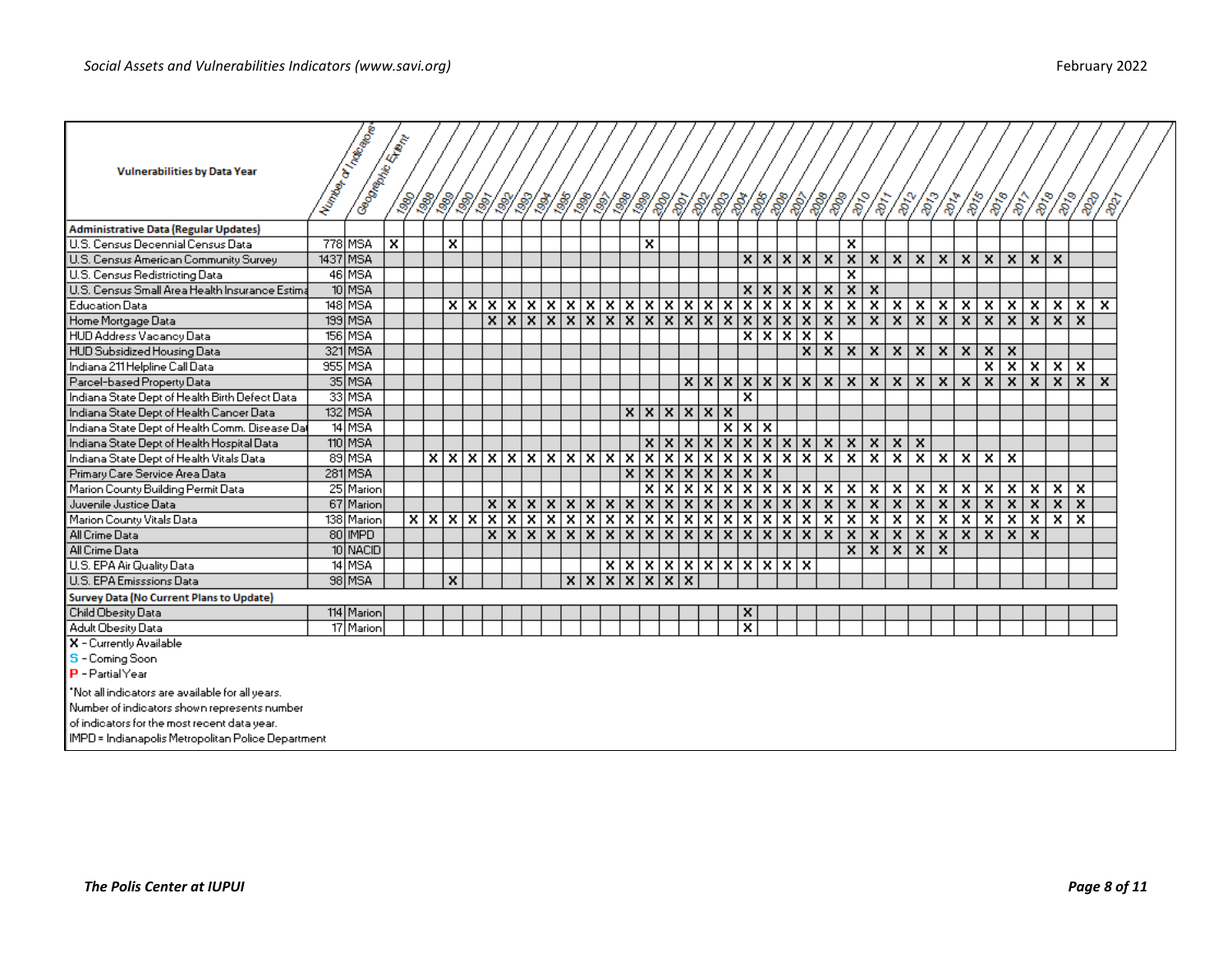| Vulnerabilities by Reporting Level/Geography Type                                                                                                | Number of all adopt<br>Geography Hann |              | I Braccook       | Central Macy | <b>Country R</b>                                                                                                                                                          | Scrapeonega  | Indy New York Trap | Grille Residence of |   | Points during day | Heaville Promince Read |   |                  |              |              | <b>Artists Contract Contract Contract Contract Contract Contract Contract Contract Contract Contract Contract Contract Contract Contract Contract Contract Contract Contract Contract Contract Contract Contract Contract Contra</b><br><b>Indian Registration Contractor Registration</b> |                   | Istilana Barasa Indiana District, a<br><b>International Control Control Control</b> |
|--------------------------------------------------------------------------------------------------------------------------------------------------|---------------------------------------|--------------|------------------|--------------|---------------------------------------------------------------------------------------------------------------------------------------------------------------------------|--------------|--------------------|---------------------|---|-------------------|------------------------|---|------------------|--------------|--------------|--------------------------------------------------------------------------------------------------------------------------------------------------------------------------------------------------------------------------------------------------------------------------------------------|-------------------|-------------------------------------------------------------------------------------|
| <b>Administrative Data (Regular Updates)</b>                                                                                                     |                                       |              |                  |              |                                                                                                                                                                           |              |                    |                     |   |                   |                        |   |                  |              |              |                                                                                                                                                                                                                                                                                            |                   |                                                                                     |
| U.S. Census Decennial Census Data                                                                                                                | 778 MSA                               | X            | X                | X            | X                                                                                                                                                                         |              |                    |                     |   |                   |                        |   |                  |              |              | X                                                                                                                                                                                                                                                                                          |                   |                                                                                     |
| U.S. Census American Community Survey                                                                                                            | 1437 MSA                              | x            | X                | $\mathbf{x}$ | X                                                                                                                                                                         |              |                    |                     |   |                   |                        |   | $\mathbf x$      |              | X            | X                                                                                                                                                                                                                                                                                          | $\mathbf{x}$      |                                                                                     |
| U.S. Census Redistricting Data                                                                                                                   | 46 MSA                                | x            | x                | X            | x                                                                                                                                                                         |              |                    |                     |   |                   |                        |   |                  |              |              | x                                                                                                                                                                                                                                                                                          | X                 |                                                                                     |
| U.S. Census Small Area Health Insurance Estimates                                                                                                | 10 MSA                                |              |                  |              | x                                                                                                                                                                         |              |                    |                     |   |                   |                        |   |                  |              |              | X<br>X                                                                                                                                                                                                                                                                                     |                   |                                                                                     |
| <b>Education Data</b>                                                                                                                            | 148 MSA                               |              | $\boldsymbol{x}$ |              |                                                                                                                                                                           |              |                    |                     |   |                   |                        |   |                  |              |              | x                                                                                                                                                                                                                                                                                          |                   |                                                                                     |
| Home Mortgage Data                                                                                                                               | 199 MSA                               |              | x                |              |                                                                                                                                                                           |              |                    |                     |   |                   |                        |   |                  |              |              | X                                                                                                                                                                                                                                                                                          | $\mathbf{x}$      |                                                                                     |
| <b>HUD Address Vacancy Data</b>                                                                                                                  | 156 MSA                               |              |                  |              |                                                                                                                                                                           |              |                    |                     |   |                   |                        |   |                  |              |              |                                                                                                                                                                                                                                                                                            |                   |                                                                                     |
| <b>HUD Subsidized Housing Data</b>                                                                                                               | 321 MSA                               |              | $\mathbf x$      |              |                                                                                                                                                                           |              |                    | X                   |   |                   |                        |   |                  |              |              | x<br>X                                                                                                                                                                                                                                                                                     | $\mathbf{x}$<br>X |                                                                                     |
| Connect2Help 211 Helpline Call Data                                                                                                              | 955 MSA                               | $\mathbf{x}$ | $\boldsymbol{x}$ | X            | X                                                                                                                                                                         | x            | X                  | $\boldsymbol{x}$    | X | x                 | X                      | X |                  |              |              | X                                                                                                                                                                                                                                                                                          |                   |                                                                                     |
| Parcel-based Property Data                                                                                                                       | 35 Marion                             |              |                  |              |                                                                                                                                                                           |              |                    |                     |   |                   |                        |   |                  |              |              | X                                                                                                                                                                                                                                                                                          |                   |                                                                                     |
| Indiana State Dept of Health Birth Defect Data                                                                                                   | 33 MSA                                |              |                  |              |                                                                                                                                                                           |              |                    |                     |   |                   |                        |   |                  |              |              | x                                                                                                                                                                                                                                                                                          |                   |                                                                                     |
| Indiana State Dept of Health Cancer Data                                                                                                         | 132 MSA<br>14 MSA                     |              |                  |              |                                                                                                                                                                           |              |                    |                     |   |                   |                        |   |                  |              |              | X                                                                                                                                                                                                                                                                                          |                   |                                                                                     |
| Indiana State Dept of Health Comm. Disease Data                                                                                                  | $110$ MSA                             |              |                  |              |                                                                                                                                                                           |              |                    |                     |   |                   |                        |   |                  |              |              | x                                                                                                                                                                                                                                                                                          |                   |                                                                                     |
| Indiana State Dept of Health Hospital Data                                                                                                       | 89 MSA                                |              |                  |              |                                                                                                                                                                           |              |                    |                     |   |                   |                        |   |                  |              |              | X                                                                                                                                                                                                                                                                                          |                   |                                                                                     |
| Indiana State Dept of Health Vitals Data                                                                                                         | 281 MSA                               |              |                  |              |                                                                                                                                                                           |              |                    |                     |   |                   |                        |   | $\mathbf{x}$     | $\mathbf{x}$ |              |                                                                                                                                                                                                                                                                                            |                   |                                                                                     |
| Primary Care Service Area Data                                                                                                                   |                                       | x            | x                | X            | X                                                                                                                                                                         | x            | X                  | x                   | X | x                 | x                      | x |                  |              |              |                                                                                                                                                                                                                                                                                            |                   |                                                                                     |
| Marion County Building Permit Data                                                                                                               | 25 Marion                             | $\mathbf{x}$ | X                | X            | $\mathbf{x}$                                                                                                                                                              | X            | $\mathbf x$        | $\boldsymbol{x}$    | X | X                 | $\mathbf{x}$           | X | $\boldsymbol{x}$ |              |              | X                                                                                                                                                                                                                                                                                          |                   |                                                                                     |
| Juvenile Justice Data                                                                                                                            | 67 Marion                             |              | x                |              | x                                                                                                                                                                         | x            |                    |                     |   |                   |                        |   |                  |              |              |                                                                                                                                                                                                                                                                                            |                   |                                                                                     |
| <b>Marion County Vitals Data</b><br><b>All Crime Data</b>                                                                                        | 138 Marion<br>80 IMPD                 | X            | $\mathbf{x}$     | $\mathbf{x}$ | $\mathbf{x}$                                                                                                                                                              | $\mathbf{x}$ | $\mathbf{x}$       | $\mathbf{x}$        | X | $\mathbf{x}$      | $\mathbf{x}$           |   | $\mathbf{x}$     |              | $\mathbf{x}$ |                                                                                                                                                                                                                                                                                            |                   |                                                                                     |
| <b>All Crime Data</b>                                                                                                                            | 10 NACID                              |              |                  |              |                                                                                                                                                                           |              |                    |                     |   |                   |                        |   |                  |              |              | X                                                                                                                                                                                                                                                                                          |                   |                                                                                     |
| U.S. EPA Air Quality Data                                                                                                                        | 14 MSA                                |              |                  |              |                                                                                                                                                                           |              |                    |                     |   |                   |                        |   |                  |              |              | X                                                                                                                                                                                                                                                                                          |                   |                                                                                     |
| U.S. EPA Emissions Data                                                                                                                          | 98 MSA                                |              |                  |              |                                                                                                                                                                           |              |                    |                     |   |                   |                        |   |                  |              |              | <b>X</b>                                                                                                                                                                                                                                                                                   |                   |                                                                                     |
| Survey Data (No current Plans to Update)                                                                                                         |                                       |              |                  |              |                                                                                                                                                                           |              |                    |                     |   |                   |                        |   |                  |              |              |                                                                                                                                                                                                                                                                                            |                   |                                                                                     |
|                                                                                                                                                  |                                       |              |                  |              |                                                                                                                                                                           |              |                    |                     |   |                   |                        |   |                  |              |              | x                                                                                                                                                                                                                                                                                          |                   |                                                                                     |
| Child Obesity Data                                                                                                                               | 114 Marion<br>17 Marion               |              |                  |              |                                                                                                                                                                           |              |                    |                     |   | X                 |                        |   |                  |              |              | x                                                                                                                                                                                                                                                                                          |                   |                                                                                     |
| <b>Adult Obesity Data</b>                                                                                                                        |                                       |              |                  |              |                                                                                                                                                                           |              |                    |                     |   |                   |                        |   |                  |              |              |                                                                                                                                                                                                                                                                                            |                   |                                                                                     |
| *Not all indicators are available for all years.<br>Number of indicators shown represents number of<br>indicators for the most recent data year. |                                       |              |                  |              | Indy Neighborhood - Defined by the City of Indianapolis<br>GINI Neighborhood - Great Indy Neighborhood Initiative<br>Binford, Crooked Creek, Near Eastside, Near Westside |              |                    |                     |   |                   |                        |   |                  |              |              |                                                                                                                                                                                                                                                                                            |                   |                                                                                     |
| IMPD = Indianapolis Metropolitan Police Department                                                                                               |                                       |              |                  |              | Southeast Neighborhood, West Indianapolis                                                                                                                                 |              |                    |                     |   |                   |                        |   |                  |              |              |                                                                                                                                                                                                                                                                                            |                   |                                                                                     |

*The Polis Center at IUPUI Page 9 of 11*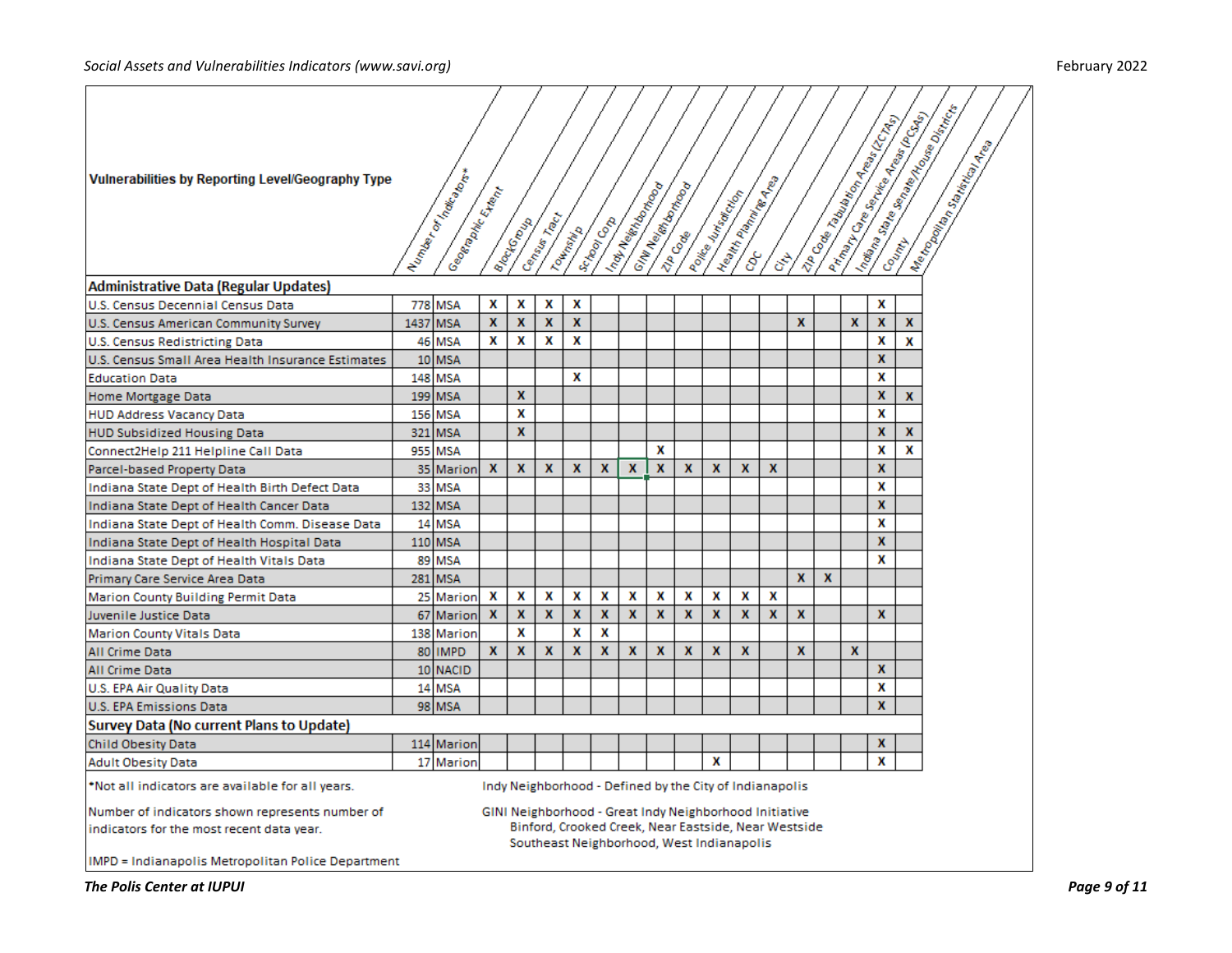## **REPORTING LEVEL/GEOGRAPHIES** establish a relative location and are units by which the vulnerability data are reported.

| <b>Reporting Level/Geography Category</b><br>Available for the MSA, with exceptions as noted                                                                                                                                                                                                                                                                                                                                                                                                                                                                                                                                                                                          |                                                                                                         |                                                                                                                                                                                                                                                                                          |  |  |  |  |  |  |  |  |  |  |  |
|---------------------------------------------------------------------------------------------------------------------------------------------------------------------------------------------------------------------------------------------------------------------------------------------------------------------------------------------------------------------------------------------------------------------------------------------------------------------------------------------------------------------------------------------------------------------------------------------------------------------------------------------------------------------------------------|---------------------------------------------------------------------------------------------------------|------------------------------------------------------------------------------------------------------------------------------------------------------------------------------------------------------------------------------------------------------------------------------------------|--|--|--|--|--|--|--|--|--|--|--|
| Boundaries:<br>Census Block Group <sup>1</sup> (1990, 2000, 2010)<br>Census Tract <sup>1</sup> (1990, 2000, 2010)<br>Township <sup>2</sup><br>County <sup>2</sup><br>School Corporation <sup>2</sup><br>City and Town<br>ZIP Codes (2003,2007) <sup>2</sup><br>Indiana State House District <sup>2</sup><br>Indiana State Senate District <sup>2</sup><br>Indy Neighborhoods <sup>2,5</sup><br>Police Jurisdictions (2003, 2007) <sup>2,5</sup><br>Health Planning Areas <sup>2,5</sup><br>Community Development Corps <sup>2,5</sup><br>GINI Neighborhoods <sup>2,5</sup><br>ZIP Code Tabulation Areas (2010)<br>Primary Care Service Areas<br>Metropolitan Statistical Areas (2013) | Boundaries:<br>Park <sup>3</sup><br>Neighborhood <sup>4,5</sup> (Registered Community<br>Organizations) | Street Address Centerlines <sup>4</sup> (for geocoding)<br>Interstates <sup>4</sup><br>Highways <sup>4</sup><br>Main Streets <sup>4</sup><br>All Streets <sup>4</sup><br>Railroad Lines Rivers and Streams <sup>2</sup><br>Lakes and Reservoirs <sup>2</sup><br>Greenways <sup>4,5</sup> |  |  |  |  |  |  |  |  |  |  |  |
| <sup>1</sup> Updated with decennial census                                                                                                                                                                                                                                                                                                                                                                                                                                                                                                                                                                                                                                            |                                                                                                         |                                                                                                                                                                                                                                                                                          |  |  |  |  |  |  |  |  |  |  |  |

- <sup>2</sup> Updates as needed
- <sup>3</sup> Updated Annually
- <sup>4</sup> Updated semi-annually
- <sup>5</sup> Marion County only